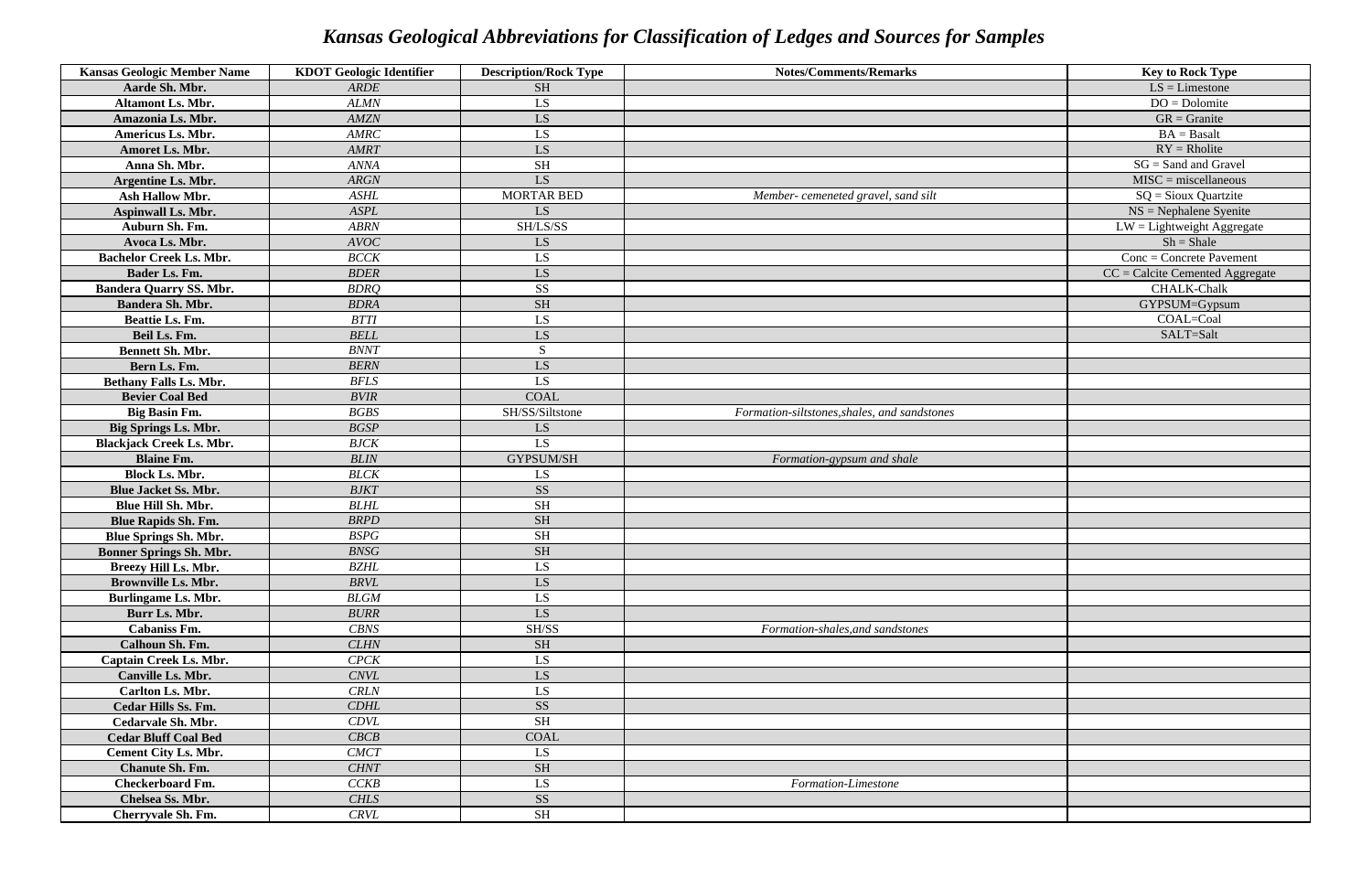| <b>Kansas Geologic Member Name</b> | <b>KDOT Geologic Identifier</b> | <b>Description/Rock Type</b> | <b>Notes/Comments/Remarks</b>         | <b>Key to Rock Type</b>           |
|------------------------------------|---------------------------------|------------------------------|---------------------------------------|-----------------------------------|
| Cheyenne Ss. Fm.                   | <b>CYNN</b>                     | SS <sub>1</sub>              |                                       | $LS = L$ imestone                 |
| Chikaskia Ss. Mbr.                 | <b>CKSK</b>                     | <b>SS</b>                    |                                       | $DO = Dolomite$                   |
| Church Ls. Mbr.                    | CHRC                            | LS                           |                                       | $GR =$ Granite                    |
| Clay Creek Ls. Mbr.                | <b>CLCK</b>                     | LS                           |                                       | $BA = Basalt$                     |
| <b>Coal Creek Ls. Mbr.</b>         | <b>COCK</b>                     | LS                           |                                       | $RY = R$ holite                   |
| <b>Codell Sandstone Mbr.</b>       | <b>CDLL</b>                     | <b>SS</b>                    |                                       | $SG = Sand$ and Gravel            |
| Corbin City Ls. Mbr.               | CRBC                            | LS.                          |                                       | $MISC = miscellaneous$            |
| <b>Cottage Grove Sandstone</b>     | CGGV                            | <b>SS</b>                    |                                       | $SQ =$ Sioux Quartzite            |
| <b>Cottonwood Ls. Mbr.</b>         | <b>CTTN</b>                     | LS                           |                                       | $NS = Nephalene Syenite$          |
| Cresswell Ls. Mbr.                 | <b>CRSL</b>                     | LS                           |                                       | $LW =$ Lightweight Aggregate      |
| <b>Critzer Ls. Mbr</b>             | <b>CRZR</b>                     | LS                           |                                       | $Sh = Shale$                      |
| <b>Croweburg Coal Bed</b>          | CRBG                            | <b>COAL</b>                  |                                       | $Conc = Concrete$ Pavement        |
| Crouse Ls. Fm.                     | <b>CRUS</b>                     | LS                           |                                       | $CC =$ Calcite Cemented Aggregate |
| <b>Curson Ls. Mbr</b>              | <b>CRZN</b>                     | LS                           |                                       | <b>CHALK-Chalk</b>                |
| Dakota Fm.                         | <b>DKOT</b>                     | SH/SS/Siltstone              | Formation-shale, siltstone, sandstone | GYPSUM=Gypsum                     |
| Day Creek Dolomite Fm.             | DCRK                            | <b>DO</b>                    |                                       | COAL=Coal                         |
| Deer Creek Ls. Fm.                 | <b>DRCK</b>                     | LS.                          |                                       | SALT=Salt                         |
| Dennis Ls. Fm.                     | <b>DNNS</b>                     | LS                           |                                       |                                   |
| Dewey Ls. Fm.                      | <b>DEWY</b>                     | LS                           |                                       |                                   |
| <b>Dodds Creek Sandstone Mbr.</b>  | <b>DOCK</b>                     | <b>SS</b>                    |                                       |                                   |
| Dog Creek Fm.                      | DGCK                            | SH/SS/Siltstone              | Formation-shale, siltstone, sandstone |                                   |
| Doniphan Sh. Mbr.                  | <b>DNPN</b>                     | <b>SH</b>                    |                                       |                                   |
| Dover Ls. Mbr.                     | <b>DOVR</b>                     | LS                           |                                       |                                   |
| Doyle Sh. Fm.                      | <b>DOYL</b>                     | <b>SH</b>                    |                                       |                                   |
| Drum Ls. Mbr.                      | <b>DRUM</b>                     | LS                           |                                       |                                   |
| Dry Sh. Mbr.                       | <b>DRYZ</b>                     | <b>SH</b>                    |                                       |                                   |
| Dry Wood Sh. Mbr.                  | <b>DRYD</b>                     | <b>SH</b>                    |                                       |                                   |
| DuBois Ls. Mbr.                    | <b>DUBS</b>                     | LS                           |                                       |                                   |
| Easly Creek Sh. Fm.                | <b>ELKC</b>                     | <b>SH</b>                    |                                       |                                   |
| Eiss Ls. Mbr.                      | <b>EISS</b>                     | LS                           |                                       |                                   |
| Elm Branch Sh. Fm.                 | <b>ELMB</b>                     | <b>SH</b>                    |                                       |                                   |
| Elmont Ls. Mbr.                    | <b>ELMM</b>                     | LS                           |                                       |                                   |
| Emporia Ls. Fm.                    | <b>EMPR</b>                     | LS                           |                                       |                                   |
| <b>Englevale Ss. Mbr.</b>          | $\it{EGLV}$                     | <b>SS</b>                    |                                       |                                   |
| <b>Ervine Creek Ls. Fm.</b>        | EVCK                            | LS                           |                                       |                                   |
| Eskridge Sh. Fm.                   | <b>EKDG</b>                     | <b>SH</b>                    |                                       |                                   |
| Eudora Sh. Mbr.                    | EUDR                            | <b>SH</b>                    |                                       |                                   |
| <b>Exline Ls. Mbr.</b>             | <b>EXLN</b>                     | LS                           |                                       |                                   |
| <b>Fairport Chalk Mbr.</b>         | <b>FRPR</b>                     | <b>CHALK</b>                 |                                       |                                   |
| Fall City Ls. Fm.                  | FLSC                            | LS                           |                                       |                                   |
| Farley Ls. Mbr.                    | <b>FRLY</b>                     | LS                           |                                       |                                   |
| Five Point Ls. Mbr.                | <b>FVPN</b>                     | LS                           |                                       |                                   |
| <b>Fleming Coal Bed</b>            | <b>FLMG</b>                     | <b>COAL</b>                  |                                       |                                   |
| Florena Sh. Mbr.                   | <b>FLRN</b>                     | <b>SH</b>                    |                                       |                                   |
| Florence Ls. Mbr.                  | FLRC                            | LS                           |                                       |                                   |
| Flower Pot Sh. Fm.                 | <b>FLRP</b>                     | <b>SH</b>                    |                                       |                                   |
| Fontana Sh. Mbr.                   | <b>FNTN</b>                     | <b>SH</b>                    |                                       |                                   |
| Foraker Ls. Fm.                    | <b>FRCK</b>                     | LS                           |                                       |                                   |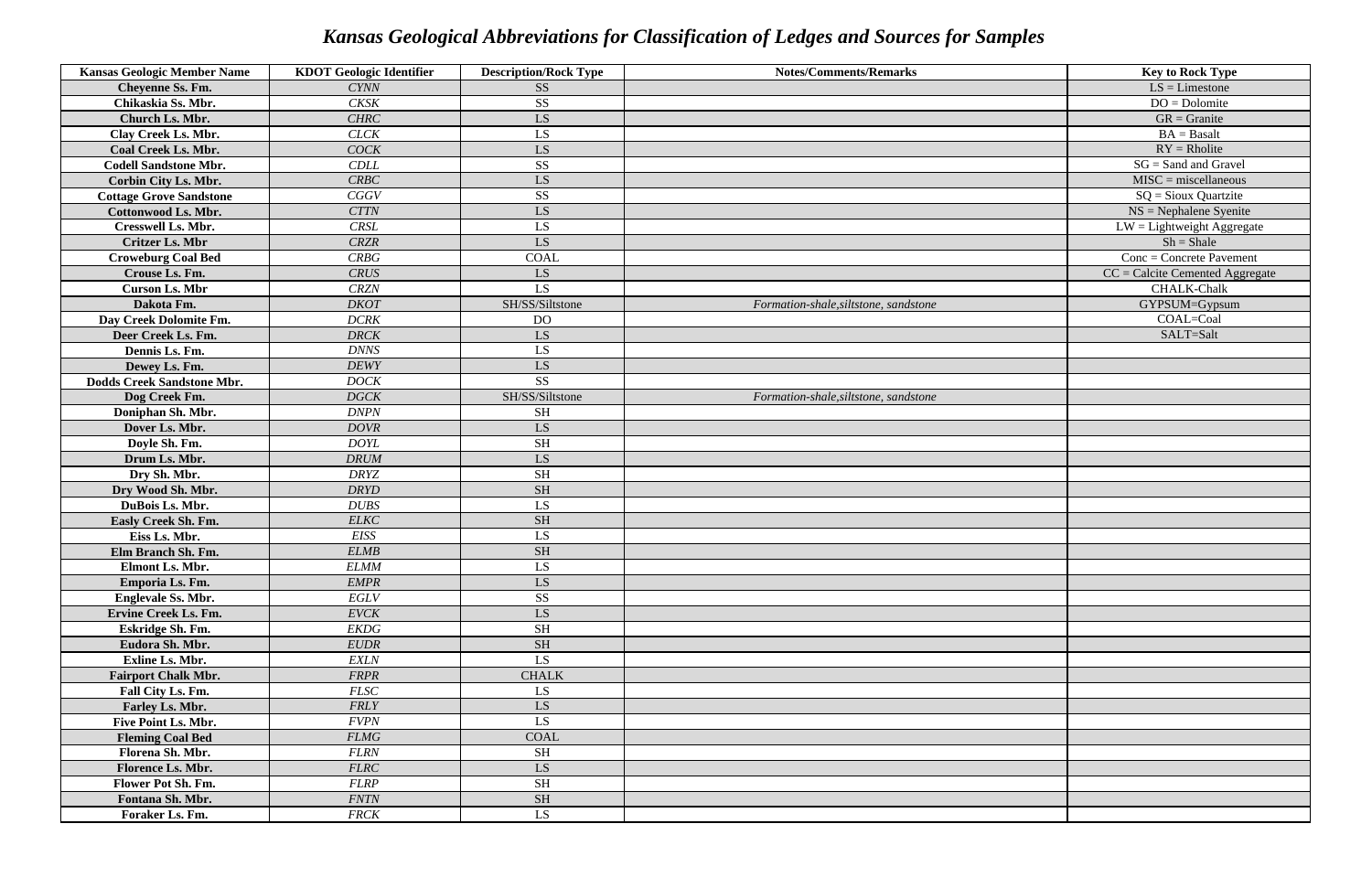| <b>Kansas Geologic Member Name</b> | <b>KDOT</b> Geologic Identifier | <b>Description/Rock Type</b> | <b>Notes/Comments/Remarks</b> | <b>Key to Rock Type</b>           |
|------------------------------------|---------------------------------|------------------------------|-------------------------------|-----------------------------------|
| Fort Riley Ls. Mbr.                | <b>FRRL</b>                     | LS                           |                               |                                   |
| Fort Scott Ls. Fm.                 | <b>FRSC</b>                     | LS                           |                               | $LS = L$ imestone                 |
| French Creek Ls. Mbr.              | <b>FCCK</b>                     | LS                           |                               | $DO = Dolomite$                   |
| Friedrich Sh. Mbr.                 | <b>FDRC</b>                     | <b>SH</b>                    |                               | $GR =$ Granite                    |
| Frisbie Ls. Mbr.                   | FRSB                            | LS                           |                               | $BA = Basalt$                     |
| Funston Ls. Fm.                    | <b>FNSN</b>                     | LS                           |                               | $RY = R$ holite                   |
| Gage Sh. Mbr.                      | GAGE                            | <b>SH</b>                    |                               | $SG = Sand$ and Gravel            |
| Galesburg Sh. Fm.                  | GLBG                            | <b>SH</b>                    |                               | $MISC = miscellaneous$            |
| <b>Glenrock Ls. Mbr.</b>           | <b>GLCK</b>                     | LS                           |                               | $SQ =$ Sioux Quartzite            |
| <b>Graneros Sh. Fm.</b>            | <b>GRRS</b>                     | <b>SH</b>                    |                               | $NS = Nephalene$ Syenite          |
| <b>Grandhaven Ls. Mbr.</b>         | <b>GRDV</b>                     | LS                           |                               | $LW =$ Lightweight Aggregate      |
| Grant Sh. Mbr.                     | <b>GRNT</b>                     | <b>SH</b>                    |                               | $Sh = Shale$                      |
| <b>Grayhorse Ls. Mbr.</b>          | <b>GRHS</b>                     | LS                           |                               | $Conc = Concrete$ Pavement        |
| <b>Greenhorn Ls. Fm.</b>           | <b>GRNR</b>                     | LS                           |                               | $CC =$ Calcite Cemented Aggregate |
| Grenola Ls. Fm.                    | <b>GRNL</b>                     | LS                           |                               | CHALK-Chalk                       |
| Gretna Sh. Mbr.                    | <b>GRNA</b>                     | <b>SH</b>                    |                               | GYPSUM=Gypsum                     |
| <b>Guthrie Mountain Sh. Mbr.</b>   | <b>GTMT</b>                     | <b>SH</b>                    |                               | COAL=Coal                         |
| Hamlin Sh. Mbr.                    | <b>HLMN</b>                     | <b>SH</b>                    |                               | SALT=Salt                         |
| Happy Hollow Ls. Mbr.              | <b>HPHL</b>                     | LS                           |                               |                                   |
| <b>Harper Sandstone Fm.</b>        | <b>HRPR</b>                     | <b>SS</b>                    |                               |                                   |
| Harveyville Sh. Mbr.               | HVVL                            | <b>SH</b>                    |                               |                                   |
| Hartford Ls. Mbr.                  | <b>HRFD</b>                     | LS                           |                               |                                   |
| Hartland Sh. Mbr.                  | <b>HRLD</b>                     | <b>SH</b>                    |                               |                                   |
| Haskell Ls. Mbr.                   | <b>HSKL</b>                     | LS.                          |                               |                                   |
| Haskew Gypsum Mbr.                 | <b>HSKW</b>                     | <b>GYPSUM</b>                |                               |                                   |
| Havensville Sh. Mbr.               | <b>HAVL</b>                     | <b>SH</b>                    |                               |                                   |
| Hawxby Sh. Mbr.                    | <b>HXBY</b>                     | <b>SH</b>                    |                               |                                   |
| Hepler Fm.                         | <b>HLPR</b>                     | <b>SS</b>                    |                               |                                   |
| Heebner Sh. Mbr.                   | <b>HBNR</b>                     | <b>SH</b>                    |                               |                                   |
| Hertha Ls. Fm.                     | <b>HRTH</b>                     | LS                           |                               |                                   |
| Herington Ls. Mbr.                 | HRNG                            | LS                           |                               |                                   |
| Heumader Sh. Mbr.                  | HMDR                            | SH                           |                               |                                   |
| Hickory Creek Sh. Mbr.             | <b>HKCK</b>                     | <b>SH</b>                    |                               |                                   |
| Higginsville Ls. Mbr.              | <b>HGVL</b>                     | LS                           |                               |                                   |
| Holdenville Fm.                    | <b>HLVD</b>                     | <b>SH</b>                    |                               |                                   |
| Hollenberg Ls. Mbr.                | HLBG                            | LS                           |                               |                                   |
| Holmesville Sh. Mbr.               | <b>HLMV</b>                     | <b>SH</b>                    |                               |                                   |
| Hooser Sh. Mbr.                    | <b>HOSR</b>                     | <b>SH</b>                    |                               |                                   |
| Holt Sh. Mbr.                      | HOLT                            | <b>SH</b>                    |                               |                                   |
| Howe Ls. Mbr.                      | <b>HOWE</b>                     | LS                           |                               |                                   |
| Howard Ls. Fm.                     | <b>HWRD</b>                     | LS                           |                               |                                   |
| Hughes Creek Sh. Mbr.              | HGCK                            | <b>SH</b>                    |                               |                                   |
| Hushpuckney Sh. Mbr.               | HPCK                            | <b>SH</b>                    |                               |                                   |
| <b>Hutchison Salt Mbr.</b>         | HCNS                            | <b>SALT</b>                  |                               |                                   |
| Iatan Ls. Mbr.                     | <b>IATN</b>                     | LS                           |                               |                                   |
| Idenbro Ls. Mbr                    | <b>IDBR</b>                     | LS                           |                               |                                   |
| Iola Ls. Fm.                       | <b>IOLA</b>                     | LS                           |                               |                                   |
| <b>Iowa Point Sh. Mbr.</b>         | <b>IPNT</b>                     | <b>SH</b>                    |                               |                                   |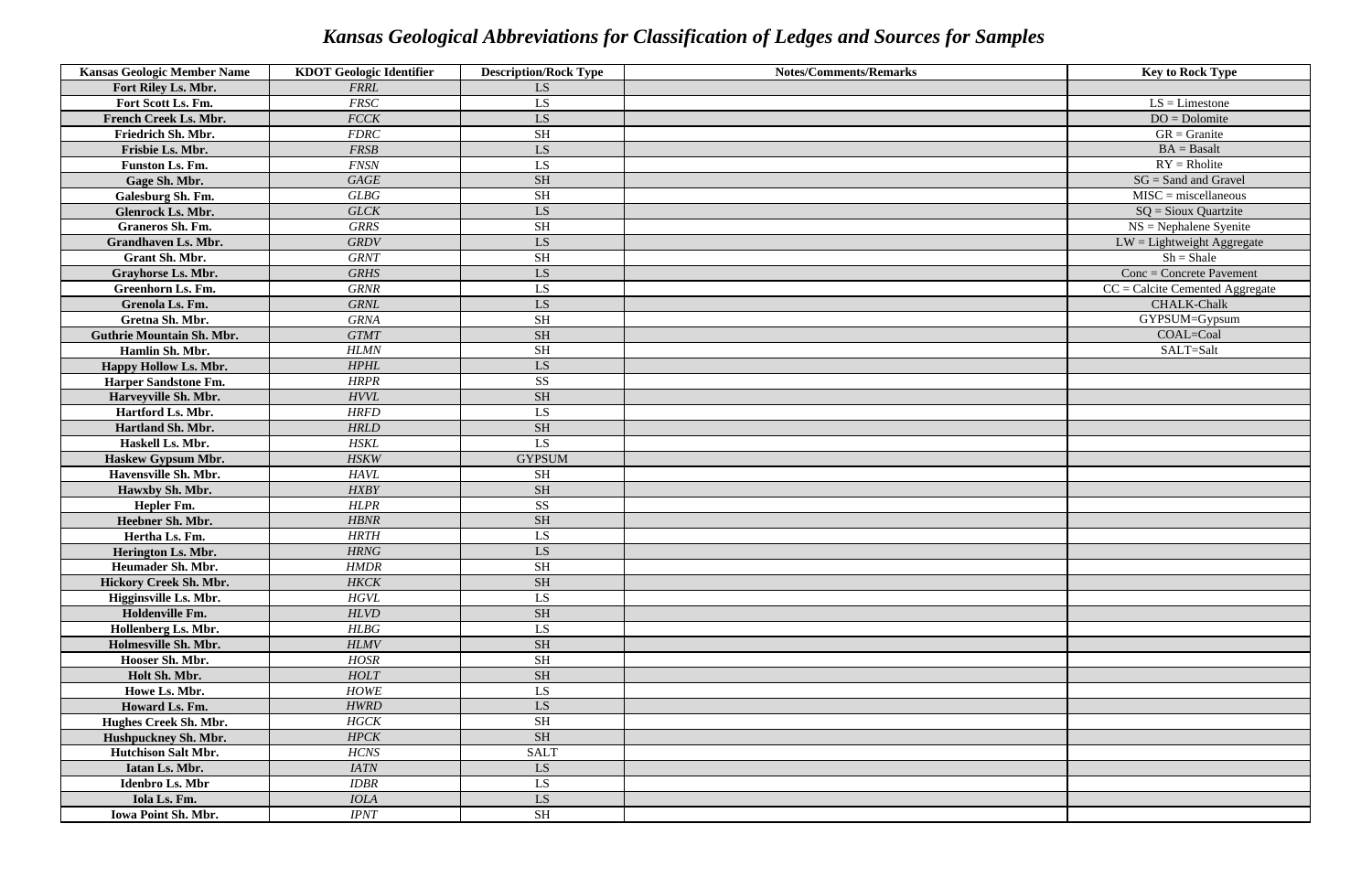| <b>Kansas Geologic Member Name</b> | <b>KDOT Geologic Identifier</b> | <b>Description/Rock Type</b> | <b>Notes/Comments/Remarks</b>                    | <b>Key to Rock Type</b>                 |
|------------------------------------|---------------------------------|------------------------------|--------------------------------------------------|-----------------------------------------|
| <b>Ireland Sandstone Mbr.</b>      | <b>IRLD</b>                     | <b>SS</b>                    |                                                  |                                         |
| <b>Island Creek Sh. Mbr.</b>       | <b>IDCK</b>                     | <b>SH</b>                    |                                                  |                                         |
| <b>Jackson Park Sh. Mbr.</b>       | <b>JKPK</b>                     | <b>SH</b>                    |                                                  | $LS = L$ imestone                       |
| Janesville Sh. Mbr.                | <b>JSVL</b>                     | <b>SH</b>                    |                                                  | $DO = Dolomite$                         |
| <b>Janssen Clay Mbr.</b>           | <b>JASN</b>                     | SH/SS/Siltstone              | Member-shale, mudstone, sandstone, lignite       | $GR =$ Granite                          |
| <b>Jetmore Chalk Mbr.</b>          | <b>JTMR</b>                     | <b>CHALK</b>                 |                                                  | $BA = Basalt$                           |
| Jim Creek Ls. Mbr.                 | <b>JMCK</b>                     | LS                           |                                                  | $RY = R$ holite                         |
| Johnson Sh. Fm.                    | <b>JNSN</b>                     | <b>SH</b>                    |                                                  | $SG = Sand$ and Gravel                  |
| Jones Point Sh. Mbr.               | <b>JNSP</b>                     | <b>SH</b>                    |                                                  | $MISC =$ miscellaneous                  |
| Kanawaka Sh. Fm.                   | <b>KNWK</b>                     | <b>SH</b>                    |                                                  | $SQ =$ Sioux Quartzite                  |
| Kereford Ls. Mbr.                  | <b>KRFD</b>                     | <b>LS</b>                    |                                                  | $NS = Nephalene Syenite$                |
| Keokuk Ls Fm.                      | <b>KKUK</b>                     | LS                           |                                                  | $\overline{LW}$ = Lightweight Aggregate |
| Kiowa Fm.                          | <b>KIOW</b>                     | <b>SH</b>                    | Formation-shale, minor limestone, sandstone      | $Sh = Shale$                            |
| Kimball Mbr.                       | <b>KMBL</b>                     | <b>MISC</b>                  | Formation-sand, gravel, chert, caliche, minor LS | $Conc = Concrete$ Pavement              |
| Kiger Sh. Mbr.                     | <b>KIGR</b>                     | <b>SH</b>                    |                                                  | $CC =$ Calcite Cemented Aggregate       |
| Kingman Sandstone Mbr.             | <b>KNGM</b>                     | <b>SS</b>                    |                                                  | <b>CHALK-Chalk</b>                      |
| King Hill Sh. Mbr.                 | <b>KGHL</b>                     | <b>SH</b>                    |                                                  | GYPSUM=Gypsum                           |
| Kinney Ls. Mbr.                    | <b>KNNY</b>                     | LS                           |                                                  | COAL=Coal                               |
| Kitaki Ls. Mbr.                    | <b>KTKI</b>                     | <b>LS</b>                    |                                                  | SALT=Salt                               |
| Krider Ls. Mbr.                    | <b>KRDR</b>                     | LS                           |                                                  |                                         |
| <b>Krebs Subgroup</b>              | <b>KRBS</b>                     | <b>SH</b>                    | Formation-shale, sandstone, limestone, coal      |                                         |
| Laberdie Ls. Mbr.                  | <b>LBRD</b>                     | LS                           |                                                  |                                         |
| Laberdie-Myrick Sta.               | <b>LAMY</b>                     | LS                           |                                                  |                                         |
| Labette Sh Fm.                     | <b>LBTT</b>                     | SH/SS/LS                     | Formation-shale, sandstone, limestone, coal      |                                         |
| Ladore Fm.                         | <b>LDOR</b>                     | SH/SS                        | Formation-shale, and sandstone, minor coal       |                                         |
| Lake Neosho Sh.                    | <b>LKNS</b>                     | <b>SH</b>                    |                                                  |                                         |
| Lake Creek Sh. Mbr.                | <b>LCKC</b>                     | <b>SH</b>                    |                                                  |                                         |
| Lane Sh. Fm.                       | <b>LANE</b>                     | <b>SH</b>                    |                                                  |                                         |
| Lane-Bonner Springs Sh. Mbr.       | <b>LBSP</b>                     | <b>SH</b>                    |                                                  |                                         |
| Larsh and Burroak Sh. Mbr.         | <b>LBOK</b>                     | <b>SH</b>                    |                                                  |                                         |
| Lawrence Fm.                       | <b>LRNC</b>                     | $\rm SH$                     |                                                  |                                         |
| Lecompton Ls. Fm.                  | $\ensuremath{\mathit{LCMP}}$    | LS                           |                                                  |                                         |
| Leavenworth Ls. Mbr.               | <b>LVNR</b>                     | LS                           |                                                  |                                         |
| Legion Sh. Mbr.                    | LGON                            | <b>SH</b>                    |                                                  |                                         |
| Lenapah Ls. Fm.                    | <b>LNPH</b>                     | LS                           |                                                  |                                         |
| <b>Liberty Memorial Sh.</b>        | <b>LBML</b>                     | <b>SH</b>                    |                                                  |                                         |
| Lincoln Ls. Mbr.                   | LNCL                            | LS                           |                                                  |                                         |
| Little Kaw Ls. Mbr.                | LKAW                            | LS                           |                                                  |                                         |
| Little Osage Ls. Mbr.              | LLOG                            | LS                           |                                                  |                                         |
| Little Pawnee Sh. Mbr.             | L PWN                           | <b>SH</b>                    |                                                  |                                         |
| Long Creek Ls. Mbr.                | <b>LGCK</b>                     | LS                           |                                                  |                                         |
| <b>Lower Farley Ls.</b>            | <b>LFRLY</b>                    | LS                           |                                                  |                                         |
| <b>Mantey Sh. Mbr.</b>             | <b>MNTY</b>                     | <b>SH</b>                    |                                                  |                                         |
| Maple Hill Ls. Mbr.                | <b>MPLH</b>                     | LS                           |                                                  |                                         |
| <b>Marlow Sandstone Mbr.</b>       | <b>MRLW</b>                     | <b>SS</b>                    |                                                  |                                         |
| Matfield Sh. Fm.                   | <b>MFLD</b>                     | <b>SH</b>                    |                                                  |                                         |
| Medicine Lodge Gypsum Mbr.         | <b>MGLG</b>                     | <b>GYPSUM</b>                |                                                  |                                         |
| Merriam Ls. Mbr.                   | <b>MRRM</b>                     | LS                           |                                                  |                                         |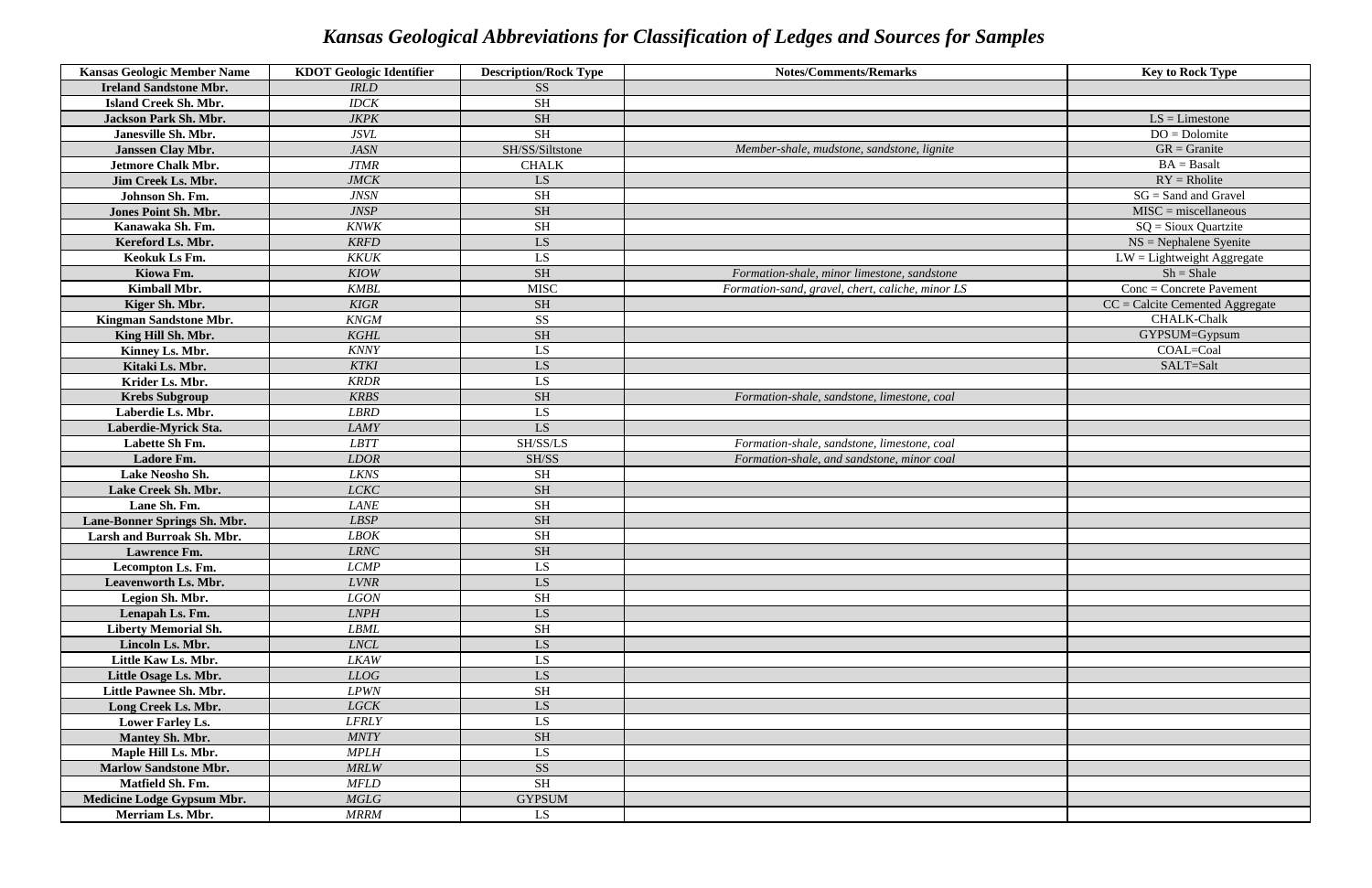| <b>Kansas Geologic Member Name</b> | <b>KDOT</b> Geologic Identifier | <b>Description/Rock Type</b> | <b>Notes/Comments/Remarks</b>                           | <b>Key to Rock Type</b>           |
|------------------------------------|---------------------------------|------------------------------|---------------------------------------------------------|-----------------------------------|
| Middleburg Ls. Mbr.                | MDBG                            | LS.                          |                                                         |                                   |
| Middle Creek Ls. Mbr.              | <b>MDCK</b>                     | LS                           |                                                         |                                   |
| Milan Ls. Mbr.                     | <b>MILN</b>                     | LS                           |                                                         |                                   |
| Mine Creek Sh. Mbr.                | <b>MCRK</b>                     | <b>SH</b>                    |                                                         | $LS = L$ imestone                 |
| <b>Mineral Coal Bed</b>            | <b>MNRL</b>                     | <b>COAL</b>                  |                                                         | $DO = Dolomite$                   |
| Morrill Ls. Mbr.                   | <b>MRRL</b>                     | LS                           |                                                         | $GR =$ Granite                    |
| <b>Morrison Fm.</b>                | <b>MRSN</b>                     | <b>SH</b>                    |                                                         | $BA = Basalt$                     |
| Mound City Sh. Mbr.                | <b>MNDC</b>                     | <b>SH</b>                    |                                                         | $RY = R$ holite                   |
| <b>Mulberry Coal Bed</b>           | <b>MLBR</b>                     | <b>COAL</b>                  |                                                         | $SG = Sand$ and Gravel            |
| <b>Mulky Coal Bed</b>              | <b>MLKY</b>                     | <b>COAL</b>                  |                                                         | $MISC = miscellaneous$            |
| Muncie Creek Sh. Mbr.              | MCCK                            | <b>SH</b>                    |                                                         | $SQ =$ Sioux Quartzite            |
| <b>Myrick Station Ls. Mbr.</b>     | <b>MCKS</b>                     | LS                           |                                                         | $NS = Nephalene Syenite$          |
| Nebraska City Ls. Mbr.             | <b>NBCK</b>                     | LS                           |                                                         | $LW =$ Lightweight Aggregate      |
| Nellie Bly Fm.                     | <b>NBLY</b>                     | <b>SH</b>                    | Nellie Bly Fm. is Oklahoma's equivlant of Cherryvale Sh | $Sh = Shale$                      |
| Nescatunga Gypsum Mbr.             | <b>NSCG</b>                     | <b>GYPSUM</b>                |                                                         | $Conc = Concrete$ Pavement        |
| <b>Neutral Coal Bed</b>            | <b>NTRL</b>                     | <b>COAL</b>                  |                                                         | $CC =$ Calcite Cemented Aggregate |
| Neva Ls. Mbr.                      | <b>NEVA</b>                     | LS.                          |                                                         | <b>CHALK-Chalk</b>                |
| Niobrara Chalk Fm.                 | <b>NBRR</b>                     | <b>CHALK</b>                 |                                                         | GYPSUM=Gypsum                     |
| Ninnescah Sh. Fm.                  | NNSC                            | <b>SH</b>                    |                                                         | COAL=Coal                         |
| Nolans Ls. Fm.                     | <b>NLNS</b>                     | LS                           |                                                         | SALT=Salt                         |
| Norfleet Ls. Mbr.                  | <b>NRFT</b>                     | LS                           |                                                         |                                   |
| Nowata Sh Fm.                      | <b>NOWT</b>                     | SH/SS                        | Formation-shale and sandstone                           |                                   |
| <b>Noxie Sandstone Mbr.</b>        | <b>NOXI</b>                     | <b>SS</b>                    |                                                         |                                   |
| Odell Sh. Fm.                      | <b>ODEL</b>                     | <b>SH</b>                    |                                                         |                                   |
| Ogallala Fm.                       | <b>OGLL</b>                     | <b>MISC</b>                  | Formation-cemented sand, gravel, limestone, sandstone   |                                   |
| Oketa Sh. Mbr.                     | <b>OKET</b>                     | <b>SH</b>                    |                                                         |                                   |
| Onaga Sh. Mbr.                     | ONAG                            | <b>SH</b>                    |                                                         |                                   |
| Oread Ls. Fm.                      | <b>ORED</b>                     | LS                           |                                                         |                                   |
| Oskaloosa Sh. Mbr.                 | <b>OSKA</b>                     | <b>SH</b>                    |                                                         |                                   |
| Ozawkie Ls. Mbr.                   | <b>OZWK</b>                     | LS                           |                                                         |                                   |
| Paddock Sh. Mbr.                   | <b>PDCK</b>                     | $\operatorname{SH}$          |                                                         |                                   |
| Paola Ls. Mbr.                     | PAOL                            | LS.                          |                                                         |                                   |
| Pawnee Ls Fm.                      | <b>PWNE</b>                     | LS/SH                        | Formation-limestone, and shale                          |                                   |
| Perry Farm Sh. Mbr.                | <b>PRFM</b>                     | <b>SH</b>                    |                                                         |                                   |
| Pfeifer Sh. Mbr.                   | <b>PFRR</b>                     | <b>SH</b>                    |                                                         |                                   |
| Pierre Sh. Fm.                     | <b>PIRR</b>                     | <b>SH</b>                    |                                                         |                                   |
| Pillsbury Sh. Fm.                  | <b>PLBR</b>                     | <b>SH</b>                    |                                                         |                                   |
| Plattsburg Ls. Fm.                 | PLBG                            | LS                           |                                                         |                                   |
| <b>Plattsmouth Ls. Mbr.</b>        | <b>PLSM</b>                     | LS                           |                                                         |                                   |
| Plumb Sh. Mbr.                     | <b>PLMB</b>                     | <b>SH</b>                    |                                                         |                                   |
| Pony Creek Sh. Mbr.                | PCRK                            | <b>SH</b>                    |                                                         |                                   |
| Queen Hill Sh. Mbr.                | <b>QUHL</b>                     | <b>SH</b>                    |                                                         |                                   |
| Quindaro Sh. Mbr.                  | QNDR                            | <b>SH</b>                    |                                                         |                                   |
| Quivira Sh. Mbr.                   | QUVR                            | $\operatorname{SH}$          |                                                         |                                   |
| Raytown Ls. Mbr.                   | <b>RYTN</b>                     | LS                           |                                                         |                                   |
| Reading Ls. Mbr.                   | <b>RDNG</b>                     | LS.                          |                                                         |                                   |
| Red Eagle Ls. Fm.                  | <b>RDEG</b>                     | LS                           |                                                         |                                   |
| <b>Relay Creek Dolomite Mbr.</b>   | RLCK                            | DO <sub>1</sub>              |                                                         |                                   |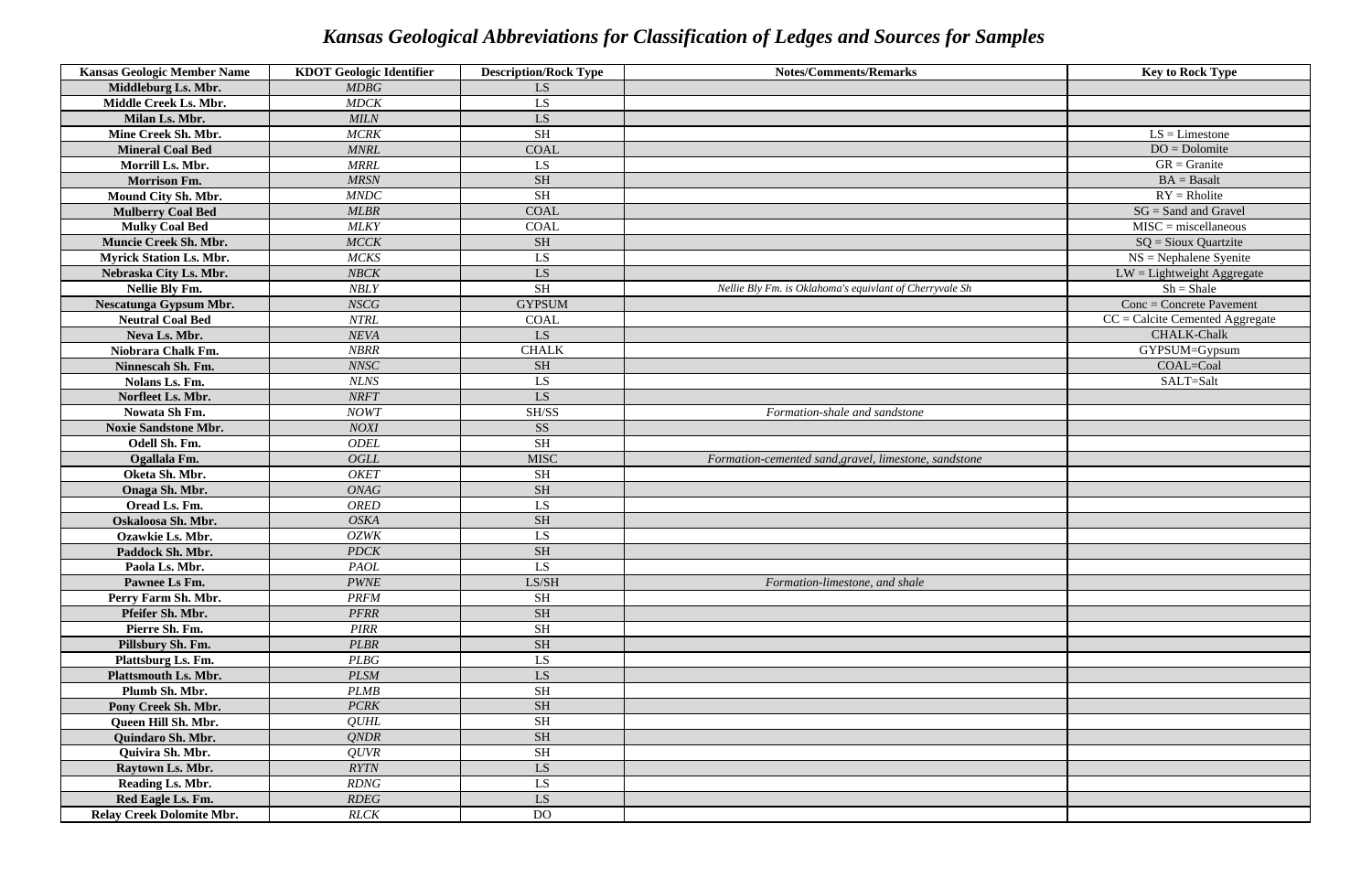| <b>Kansas Geologic Member Name</b> | <b>KDOT</b> Geologic Identifier | <b>Description/Rock Type</b> | <b>Notes/Comments/Remarks</b>             | <b>Key to Rock Type</b>           |
|------------------------------------|---------------------------------|------------------------------|-------------------------------------------|-----------------------------------|
| <b>Riverton Coal Bed</b>           | <b>RVRN</b>                     | <b>COAL</b>                  |                                           |                                   |
| Robbins Sh. Mbr.                   | <b>RBNS</b>                     | <b>SH</b>                    |                                           |                                   |
| Roca Sh. Mbr.                      | <b>ROCA</b>                     | <b>SH</b>                    |                                           |                                   |
| Rock Bluff Ls. Mbr.                | <b>RKBF</b>                     | LS.                          |                                           |                                   |
| Rock Lake Sh. Fm.                  | <b>RCKL</b>                     | <b>SH</b>                    |                                           | $\overline{LS}$ = Limestone       |
| Root Sh. Fm.                       | <b>ROOT</b>                     | <b>SH</b>                    |                                           | $DO = Dolomite$                   |
| <b>Rowe Coal Bed</b>               | <b>ROWE</b>                     | <b>COAL</b>                  |                                           | $GR =$ Granite                    |
| <b>Runnymede Sandstone Mbr.</b>    | <b>RNMD</b>                     | <b>SS</b>                    |                                           | $BA = Basalt$                     |
| <b>Salem Point Sh. Mbr.</b>        | <b>SLMP</b>                     | <b>SH</b>                    |                                           | $RY = Rholite$                    |
| Salt Grass Sh. Mbr.                | <b>SLGR</b>                     | <b>SH</b>                    |                                           | $SG =$ Sand and Gravel            |
| <b>Salt Plain Fm.</b>              | <b>SLPL</b>                     | SH/Siltstone                 | Formation-shale and siltstone             | $MISC =$ miscellaneous            |
| Sallyards Ls. Mbr.                 | <b>SLRD</b>                     | LS                           |                                           | $SQ =$ Sioux Quartzite            |
| <b>Scammon Coal Bed</b>            | <b>SCMN</b>                     | <b>COAL</b>                  |                                           | $NS = Nephalene Syenite$          |
| Schroyer Ls. Mbr.                  | <b>SCRR</b>                     | LS                           |                                           | $LW =$ Lightweight Aggregate      |
| <b>Scranton Sh. Fm.</b>            | <b>SCRN</b>                     | <b>SH</b>                    |                                           | $Sh = Shale$                      |
| Severy Sh. Fm.                     | <b>SVRY</b>                     | <b>SH</b>                    |                                           | $CC =$ Calcite Cemented Aggregate |
| <b>Sharon Springs Sh. Mbr.</b>     | <b>SSPG</b>                     | <b>SH</b>                    |                                           | GYPSUM=Gypsum                     |
| Sheldon Ls. Mbr.                   | <b>SLDN</b>                     | LS.                          |                                           | COAL=Coal                         |
| <b>Shimer Gypsum Mbr.</b>          | <b>SHMR</b>                     | <b>GYPSUM</b>                |                                           | SALT=Salt                         |
| <b>Shoemaker Ls. Mbr.</b>          | <b>SHMK</b>                     | LS                           |                                           |                                   |
| <b>Silver Lake Ls. Mbr.</b>        | <b>SVLK</b>                     | LS                           |                                           |                                   |
| <b>Smoky Hill Chalk Mbr.</b>       | <b>SKMH</b>                     | <b>CHALK</b>                 |                                           |                                   |
| Sniabar Ls. Mbr.                   | <b>SNBR</b>                     | LS                           |                                           |                                   |
| <b>Snyderville Sh. Mbr.</b>        | <b>SDLV</b>                     | <b>SH</b>                    |                                           |                                   |
| <b>Soldier Creek Sh. Mbr.</b>      | <b>SDCK</b>                     | <b>SH</b>                    |                                           |                                   |
| South Mound Sh. Mbr.               | <b>SMND</b>                     | <b>SH</b>                    |                                           |                                   |
| South Bend Ls. Fm.                 | <b>SBND</b>                     | LS                           |                                           |                                   |
| Speiser Sh. Fm.                    | <b>SPSR</b>                     | <b>SH</b>                    |                                           |                                   |
| <b>Spring Branch Ls. Mbr.</b>      | SPGP                            | LS                           |                                           |                                   |
| Spring Hill Ls. Mbr.               | <b>SPGH</b>                     | LS                           |                                           |                                   |
| <b>Stanton Ls. Fm.</b>             | <b>STNN</b>                     | LS                           |                                           |                                   |
| Stark Sh. Mbr.                     | <b>STRK</b>                     | SH                           |                                           |                                   |
| <b>Stearns Sh. Fm.</b>             | <b>SRNS</b>                     | <b>SH</b>                    |                                           |                                   |
| <b>Stone Coral Fm.</b>             | <b>SCRL</b>                     | DO/SALT/GYPSUM               | Formation-dolomite, gypsum and salt       |                                   |
| <b>Stoner Ls. Mbr.</b>             | <b>STNR</b>                     | LS                           |                                           |                                   |
| Stotler Ls. Fm.                    | <b>STLR</b>                     | LS                           |                                           |                                   |
| Stovall Ls. Fm.                    | $STVL$                          | LS.                          |                                           |                                   |
| <b>Stranger Fm.</b>                | ${\it SRGR}$                    | LS/SH/SS                     | Fomration-limestone, shale and sandstone  |                                   |
| Stull Sh. Mbr.                     | <b>STLL</b>                     | <b>SH</b>                    |                                           |                                   |
| <b>Summit Coal Bed</b>             | <b>SMMT</b>                     | <b>COAL</b>                  |                                           |                                   |
| Swope Ls. Fm.                      | <b>SWOP</b>                     | LS.                          |                                           |                                   |
| <b>Tacket Fm.</b>                  | <b>TCKT</b>                     | SH/LS/SS                     | Fomration-shale, limestone, and sandstone |                                   |
| Tarkio Ls. Mbr.                    | <b>TRKO</b>                     | LS                           |                                           |                                   |
| Tecumseh Sh. Fm.                   | <b>TCMS</b>                     | <b>SH</b>                    |                                           |                                   |
| <b>Terra Cotta Clay Mbr.</b>       | <b>TRCT</b>                     | SH/Siltstone                 | Formation-shale, siltstone, mudstone      |                                   |
| <b>Thayer Coal Bed</b>             | <b>THYR</b>                     | COAL                         |                                           |                                   |
| Threemile Ls. Mbr.                 | <b>TRML</b>                     | LS                           |                                           |                                   |
| <b>Tiowah Ls. Bed</b>              | <b>TIWH</b>                     | LS.                          |                                           |                                   |